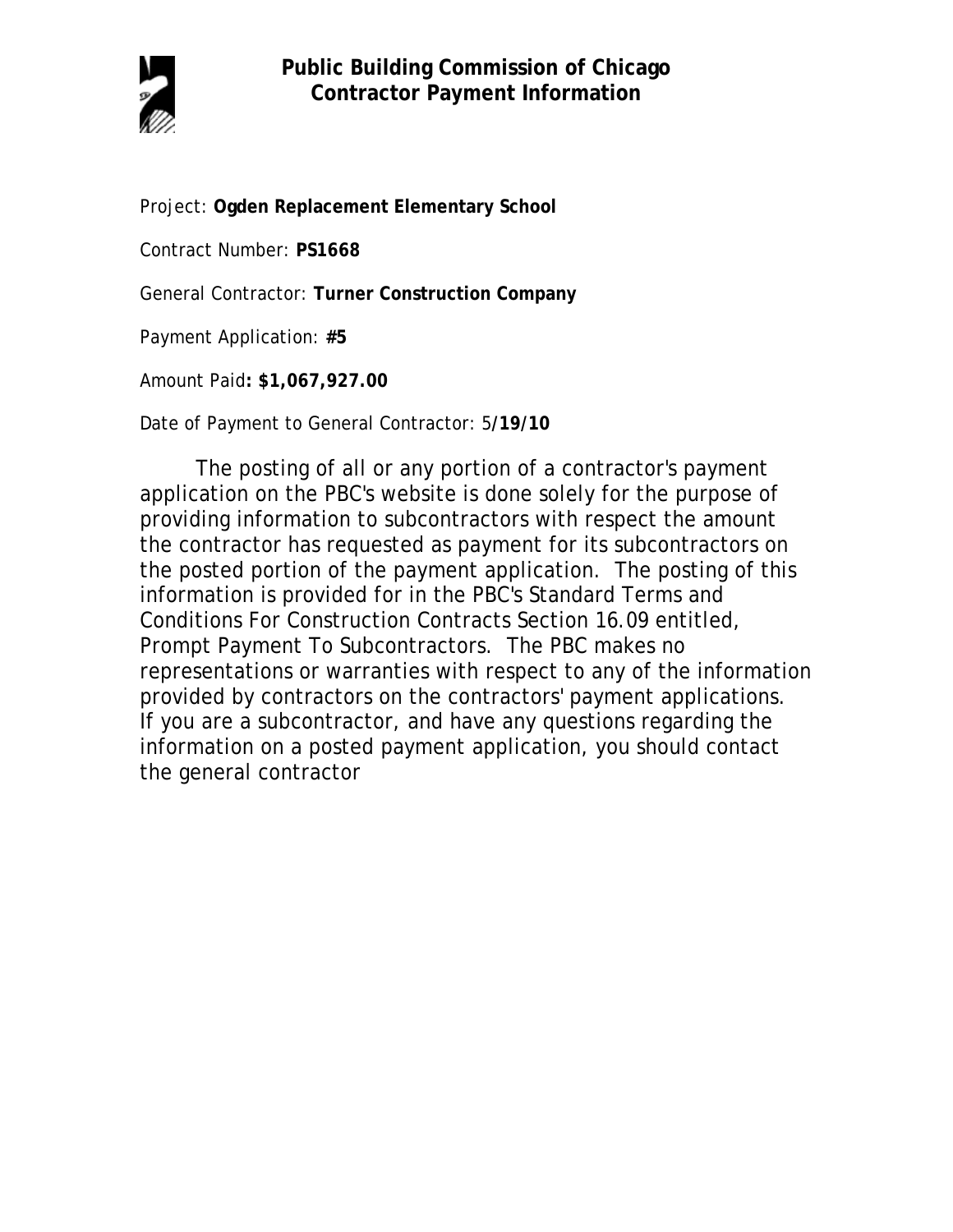## **PUBLIC BUILDING COMMISSION OF CHICAGO**

## **EXHIBIT S**

#### CERTIFICATE OF ARCHITECT - ENGINEER

| <b>April 05, 2010</b><br>Date:                                                                                                                               |                                                                                                                                                                                                                                                                                                                                                                |                  |  |  |  |
|--------------------------------------------------------------------------------------------------------------------------------------------------------------|----------------------------------------------------------------------------------------------------------------------------------------------------------------------------------------------------------------------------------------------------------------------------------------------------------------------------------------------------------------|------------------|--|--|--|
| Project:                                                                                                                                                     | <b>Ogden Replacement Elementary School</b>                                                                                                                                                                                                                                                                                                                     |                  |  |  |  |
| To: Public Building Commission of Chicago<br>In accordance with Resolution No.<br>the Commission and to its Trustee, that:                                   | adopted by the Public Building Commission of Chicago on<br>, relating to the \$<br>Revenue Bonds issued by the Public Building Commission of Chicago for the financing of this project (and all terms used herein shall have the same meaning as in said Resolution), I hereby certify to                                                                      |                  |  |  |  |
|                                                                                                                                                              | 1. Obligations in the amounts stated herein have been incurred by the Commission and that each item thereof is a proper charge<br>against the Construction Account and has not been paid; and                                                                                                                                                                  |                  |  |  |  |
|                                                                                                                                                              | 2. No amount hereby approved for payment upon any contract will, when added to all amounts previously paid upon such<br>contract, exceed 90% of current estimates approved by the Architect - Engineer until the aggregate amount of payments withheld<br>equals 5% of the Contract Price (said retained funds being payable as set forth in said Resolution). |                  |  |  |  |
| THE CONTRACTOR                                                                                                                                               | <b>Turner Construction Company (Chicago)</b>                                                                                                                                                                                                                                                                                                                   |                  |  |  |  |
| <b>FOR</b><br>is now entitled to the sum of                                                                                                                  | <b>Ogden Replacement Elementary School</b><br>\$1,067,927.00                                                                                                                                                                                                                                                                                                   |                  |  |  |  |
| ORIGINAL CONTRACT PRICE<br><b>ADDITIONS</b><br><b>DEDUCTIONS</b><br>NET ADDITION OR DEDUCTION<br><b>ADJUSTED CONTRACT PRICE</b>                              | \$44,788,221.00<br>\$0.00<br>\$0.00<br>\$0.00<br>\$44,788,221.00                                                                                                                                                                                                                                                                                               |                  |  |  |  |
| TOTAL AMOUNT EARNED                                                                                                                                          |                                                                                                                                                                                                                                                                                                                                                                | \$4,865,543.00   |  |  |  |
| <b>TOTAL RETENTION</b>                                                                                                                                       |                                                                                                                                                                                                                                                                                                                                                                | \$320,160.00     |  |  |  |
| a) Reserve Withheld @ 10% of Total Amount Earned, but<br>not to exceed of Contract Price<br>b) Liens and Other Withholding<br>c) Liquidated Damages Withheld | \$320,160.00<br>\$0.00<br>\$0.00                                                                                                                                                                                                                                                                                                                               |                  |  |  |  |
| TOTAL PAID TO DATE (Include this Payment)                                                                                                                    |                                                                                                                                                                                                                                                                                                                                                                | \$4,545,383.00   |  |  |  |
| LESS: AMOUNT PREVIOUSLY PAID                                                                                                                                 |                                                                                                                                                                                                                                                                                                                                                                | \$3,477,456.00   |  |  |  |
| AMOUNT DUE THIS PAYMENT                                                                                                                                      |                                                                                                                                                                                                                                                                                                                                                                | \$1,067,927.00   |  |  |  |
| <b>Rocco Castellano</b><br>Architect - Engineer                                                                                                              |                                                                                                                                                                                                                                                                                                                                                                | Date: 05/10/2010 |  |  |  |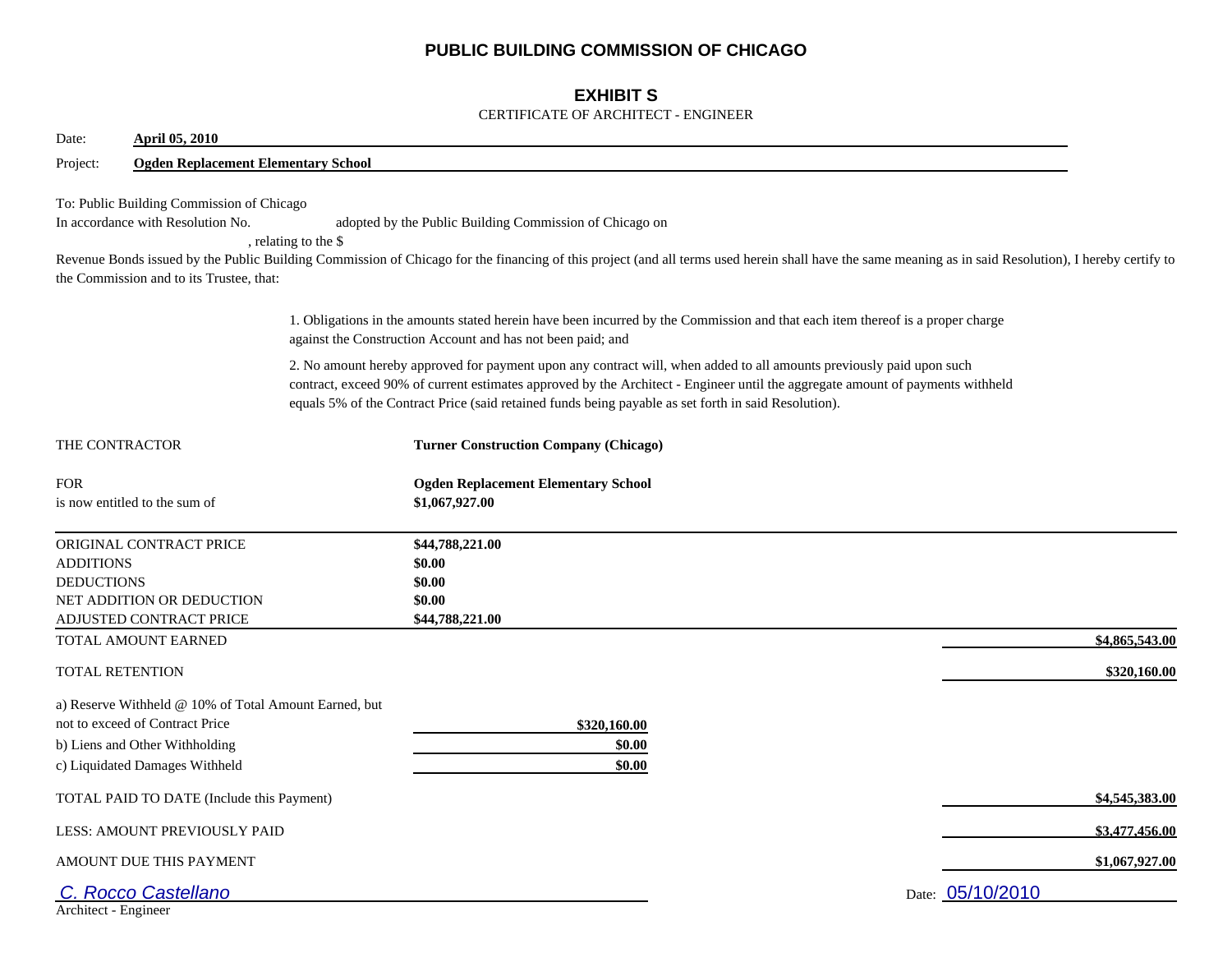# **EXHIBIT A**

## **(1 of 3) CONTRACTOR'S SWORN STATEMENT AND AFFIDAVIT FOR PARTIAL PAYMENT**

| <b>STATE OF Illinois</b> |          |
|--------------------------|----------|
|                          | $\{SS\}$ |
| <b>COUNTY OF Cook</b>    |          |

The affiant, being first duly sworn on oath, deposes and says that he/she is **Project Executive**, of **Turner Construction Company (Chicago)**, an **Illinois** corporation, and duly authorized to make this Affidavit in behalf of said corporation, and for him/herself individually; that he/she is well acquainted with the facts herein set forth and that said corporation is the Contractor with the PUBLIC BUILDING COMMISSION OF CHICAGO, Owner, under Contract No. **1632400** dated the **24th day of November, 2009**, for (describe nature of work)

#### **General Construction**

for (designate Project and Location)

#### **Ogden Replacement Elementary School**

#### **24 W. Walton, Chicago, Illinois 60610**

**·** that the following statements are made for the purpose of procuring a partial payment of

#### **One million sixty seven thousand nine hundred twenty seven**

#### **\$1,067,927.00**

under the terms of said Contract;

**·** that the work for which payment is requested has been completed, free and clear of any and all claims, liens, charges, and expenses of any kind or nature whatsoever and in full compliance with the Contract Documents and the requirements of said Owner under them;

**·** that for the purposes of said Contract, the following persons have been contracted with, and have furnished or prepared materials, equipment, supplies, and services for, and having done labor on said improvement;

**·** that the respective amounts set forth opposite their names is the full amount of money due and to become due to each of them respectively;

**·** that this statement is a full, true, and complete statement of all such persons and of the full amount now due and the amount heretofore paid to each of them for such labor, materials, equipment, supplies, and services, furnished or prepared by each of them to or on account of said work, as stated:

| <b>NAME</b><br>and<br><b>ADDRESS</b>                                                                   | <b>TYPE</b><br><b>OF</b><br><b>WORK</b> | <b>TOTAL</b><br><b>CONTRACT</b><br><b>(INCLUDE)</b><br>C.0.'s) | <b>TOTAL</b><br><b>WORK</b><br><b>COMPLETE</b> | <b>LESS</b><br><b>RETENTION</b><br><b>(INCLUDE)</b><br><b>CURRENT)</b> | <b>LESS</b><br><b>NET</b><br><b>PREVIOUSLY</b><br><b>PAID</b> | <b>NET</b><br><b>DUE</b><br><b>THIS</b><br><b>PERIOD</b> | <b>BALANCE</b><br><b>TO</b><br><b>BECOME</b><br><b>DUE</b> |
|--------------------------------------------------------------------------------------------------------|-----------------------------------------|----------------------------------------------------------------|------------------------------------------------|------------------------------------------------------------------------|---------------------------------------------------------------|----------------------------------------------------------|------------------------------------------------------------|
| 001                                                                                                    | <b>TCCo GMP</b>                         |                                                                |                                                |                                                                        |                                                               |                                                          |                                                            |
| Pinto Construction,<br>7225 W. 105th Street.<br>Palos Hills, Illinois 60465                            | Site Logisitcs                          | 261,135.00                                                     | 175,059.00                                     | 16,938.00                                                              | 158,121.00                                                    | 0.00 <sub>l</sub>                                        | 103,014.00                                                 |
| Thatcher Foundations,<br>Inc.,<br>7100 Industrial Highway,<br>Gary, Indiana 46406                      | <b>Earth Retention</b>                  | 522,221.00                                                     | 502,221.00                                     | 24,250.00                                                              | 477.971.00                                                    | 0.00                                                     | 44,250.00                                                  |
| John Keno & Company,<br>8608 West Catalpa Ave.,<br><b>Suite 808.</b><br>Chicago, Illinois 60656        | Excavation                              | 1,324,392.00                                                   | 758,760.00                                     | 73,374.00                                                              | 287,064.00                                                    | 398,322.00                                               | 639,006.00                                                 |
| <b>Revcon Construction</b><br>Corporation,<br>500 Industrial Drive.<br>Prairie View, Illinois<br>60069 | Caissons                                | 1,478,763.00                                                   | 1,472,130.00                                   | 71.168.00                                                              | 1,329,793.00                                                  | 71,169.00                                                | 77,801.00                                                  |
| Reliable Contracting &<br>Equipment Co.,                                                               | <b>Site Utilities</b>                   | 268.192.00                                                     | 0.00                                           | 0.00                                                                   | 0.00                                                          | 0.00                                                     | 268.192.00                                                 |
| Burling Builders, Inc.,<br>44 West 60th Street.<br>Chicago, Illinois 60621                             | Concrete                                | 3,582,122.00                                                   | 156,473.00                                     | 15,113.00                                                              | 23,583.00                                                     | 117,777.00                                               | 3,440,762.00                                               |
| Carlo Steel Corporation,<br>3100 East 87th Street,<br>Chicago, Illinois 60617                          | <b>Structural Steel</b>                 | 2,379,399.00                                                   | 18,400.00                                      | 1,840.00                                                               | 0.00 <sub>l</sub>                                             | 16,560.00                                                | 2,362,839.00                                               |
| Kremer & Davis.<br>132 Osborne Road,<br>Fridley, Minnesota 55432                                       | Waterproofing                           | 441,457.00                                                     | 0.00                                           | 0.00                                                                   | 0.00                                                          | 0.00                                                     | 441,457.00                                                 |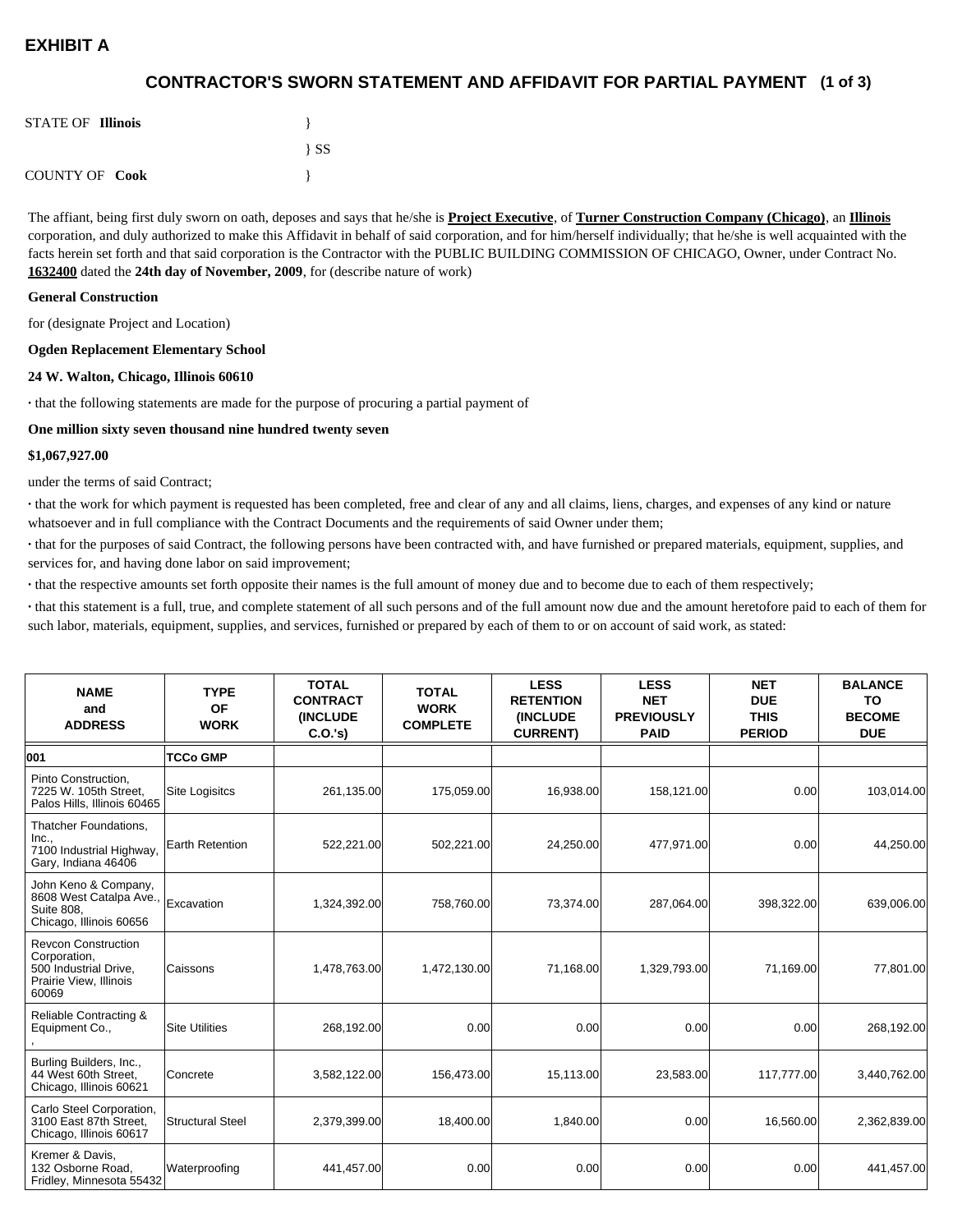# **EXHIBIT A**

### **(2 of 3) CONTRACTOR'S SWORN STATEMENT AND AFFIDAVIT FOR PARTIAL PAYMENT**

| <b>NAME</b><br>and<br><b>ADDRESS</b>                                                                                 | <b>TYPE</b><br><b>OF</b><br><b>WORK</b>                                                                                                                                                                                    | <b>TOTAL</b><br><b>CONTRACT</b><br><b>(INCLUDE</b><br>$C.O.'s$ ) | <b>TOTAL</b><br><b>WORK</b><br><b>COMPLETE</b> | <b>LESS</b><br><b>RETENTION</b><br><b>(INCLUDE)</b><br><b>CURRENT)</b> | <b>LESS</b><br><b>NET</b><br><b>PREVIOUSLY</b><br><b>PAID</b> | <b>NET</b><br><b>DUE</b><br><b>THIS</b><br><b>PERIOD</b> | <b>BALANCE</b><br>TO<br><b>BECOME</b><br><b>DUE</b> |
|----------------------------------------------------------------------------------------------------------------------|----------------------------------------------------------------------------------------------------------------------------------------------------------------------------------------------------------------------------|------------------------------------------------------------------|------------------------------------------------|------------------------------------------------------------------------|---------------------------------------------------------------|----------------------------------------------------------|-----------------------------------------------------|
| F. E. Moran Fire<br>Protection.<br>2165 Shermer Rd Ste D,<br>Northbrook, Illinois<br>60062                           | <b>Fire Protection</b>                                                                                                                                                                                                     | 372,173.00                                                       | 0.00                                           | 0.00                                                                   | 0.00                                                          | 0.00                                                     | 372,173.00                                          |
| Norman Mechanical.<br>3850 Industrial Avenue,<br>Rolling Meadows, Illinois<br>60008                                  | Plumbing                                                                                                                                                                                                                   | 991,702.00                                                       | 0.00                                           | 0.00                                                                   | 0.00                                                          | 0.00                                                     | 991,702.00                                          |
| Connelly Electric,<br>40 S. Addison Rd, Suite<br>100.<br>Addison, Illinois 60101                                     | Electrical                                                                                                                                                                                                                 | 3,814,795.00                                                     | 24,178.00                                      | 2,292.00                                                               | 0.00                                                          | 21,886.00                                                | 3,792,909.00                                        |
| <b>Turner Construction</b><br>Company (Chicago),<br>55 East Monroe Street,<br>Suite 3100.<br>Chicago, Illinois 60603 | Subguard                                                                                                                                                                                                                   | 432,205.00                                                       | 432,205.00                                     | 0.00                                                                   | 82,439.00                                                     | 349,766.00                                               | 0.00                                                |
| To Be Let                                                                                                            | Unawarded                                                                                                                                                                                                                  | 20,412,441.00                                                    | 0.00                                           | 0.00                                                                   | 0.00                                                          | 0.00                                                     | 20,412,441.00                                       |
| <b>Turner Construction</b><br>Company (Chicago),<br>55 East Monroe Street,<br>Suite 3100.<br>Chicago, Illinois 60603 | <b>TCCo Construction</b><br>ContingencyCM<br>Fee (2%)Railroad<br>InsuranceTCCo<br><b>Insurance Builders</b><br>Risk<br>InsuranceTCCo<br>P&P<br>BondNot-To-Exceed<br>General<br>ConditionFixed<br><b>General Conditions</b> | 6,442,224.00                                                     | 1,176,117.00                                   | 115,185.00                                                             | 968,485.00                                                    | 92,447.00                                                | 5,381,292.00                                        |
| <b>Turner Construction</b><br>Company (Chicago),<br>55 East Monroe Street,<br>Suite 3100.<br>Chicago, Illinois 60603 | Preconstruction<br>Services                                                                                                                                                                                                | 150,000.00                                                       | 150,000.00                                     | 0.00                                                                   | 150,000.00                                                    | 0.00                                                     | 0.00                                                |
| <b>Subtotal TCCo GMP</b>                                                                                             |                                                                                                                                                                                                                            | 42,873,221.00                                                    | 4,865,543.00                                   | 320,160.00                                                             | 3,477,456.00                                                  | 1,067,927.00                                             | 38,327,838.00                                       |
| 002                                                                                                                  | Owner<br>Contingency                                                                                                                                                                                                       |                                                                  |                                                |                                                                        |                                                               |                                                          |                                                     |
| To Be Let                                                                                                            | <b>Owner Contingency</b>                                                                                                                                                                                                   | 1,915,000.00                                                     | 0.00                                           | 0.00                                                                   | 0.00                                                          | 0.00                                                     | 1,915,000.00                                        |
| <b>Subtotal Owner Contingency</b>                                                                                    |                                                                                                                                                                                                                            | 1,915,000.00                                                     | 0.00                                           | 0.00                                                                   | 0.00                                                          | 0.00                                                     | 1,915,000.00                                        |